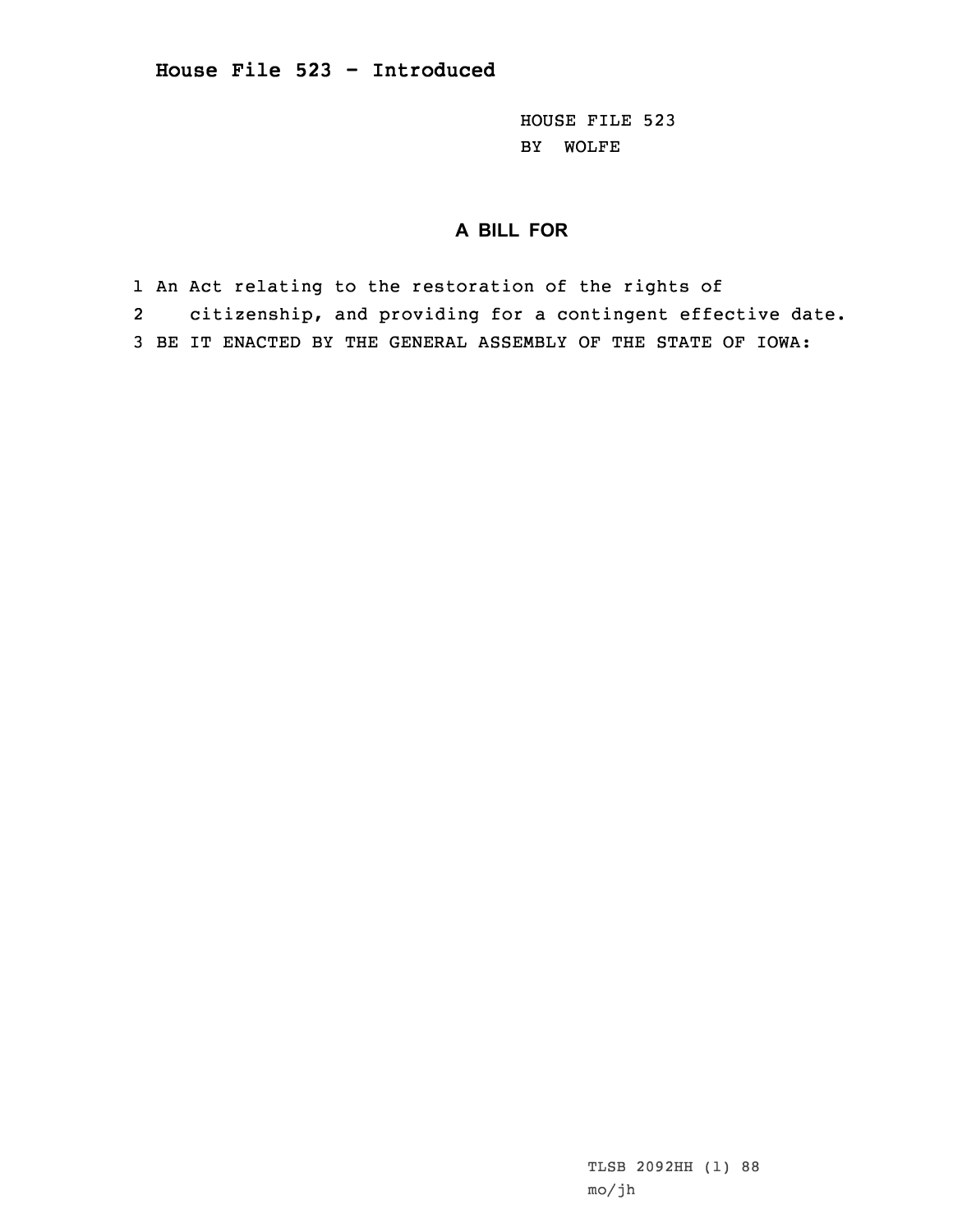## H.F. 523

1 DIVISION I 2 RESTORATION OF THE RIGHT TO VOTE Section 1. Section 39A.1, subsection 2, Code 2019, is amended to read as follows: 2. The purpose of this [chapter](https://www.legis.iowa.gov/docs/code/2019/39A.pdf) is to identify actions which threaten the integrity of the election process and to impose significant sanctions upon persons who intentionally commit those acts. It is the intent of the general assembly that offenses with the greatest potential to affect the election process be vigorously prosecuted and strong punishment meted out through the imposition of felony sanctions which, as <sup>a</sup> consequence, remove the voting rights of the offenders until such rights are restored by the governor, by the president of the United States, or by operation of law. Other offenses are still considered serious, but based on the factual context in which they arise, they may not rise to the level of offenses to which felony penalties attach. The general assembly also recognizes that instances may arise in which technical infractions of [chapters](https://www.legis.iowa.gov/docs/code/2019/39.pdf) 39 through 53 may occur which do not merit any level of criminal sanction. In such instances, administrative notice from the state or county commissioner of elections is sufficient. Mandates or proscriptions in chapters 39 through 53 which are not specifically included in this chapter shall be considered to be directive only, without criminal sanction. Sec. 2. Section 43.18, subsection 9, Code 2019, is amended to read as follows: 9. A statement that the candidate is aware that the candidate is disqualified from holding office if the candidate has been convicted of <sup>a</sup> felony or other infamous crime and the 31 candidate's rights have not been restored by the governor,  $\sigma$ r by the president of the United States, or by operation of law. Sec. 3. Section 43.67, subsection 2, paragraph i, Code 2019, is amended to read as follows: *i.* A statement that the candidate is aware that the

-1-

LSB 2092HH (1) 88  $mo/jh$  1/10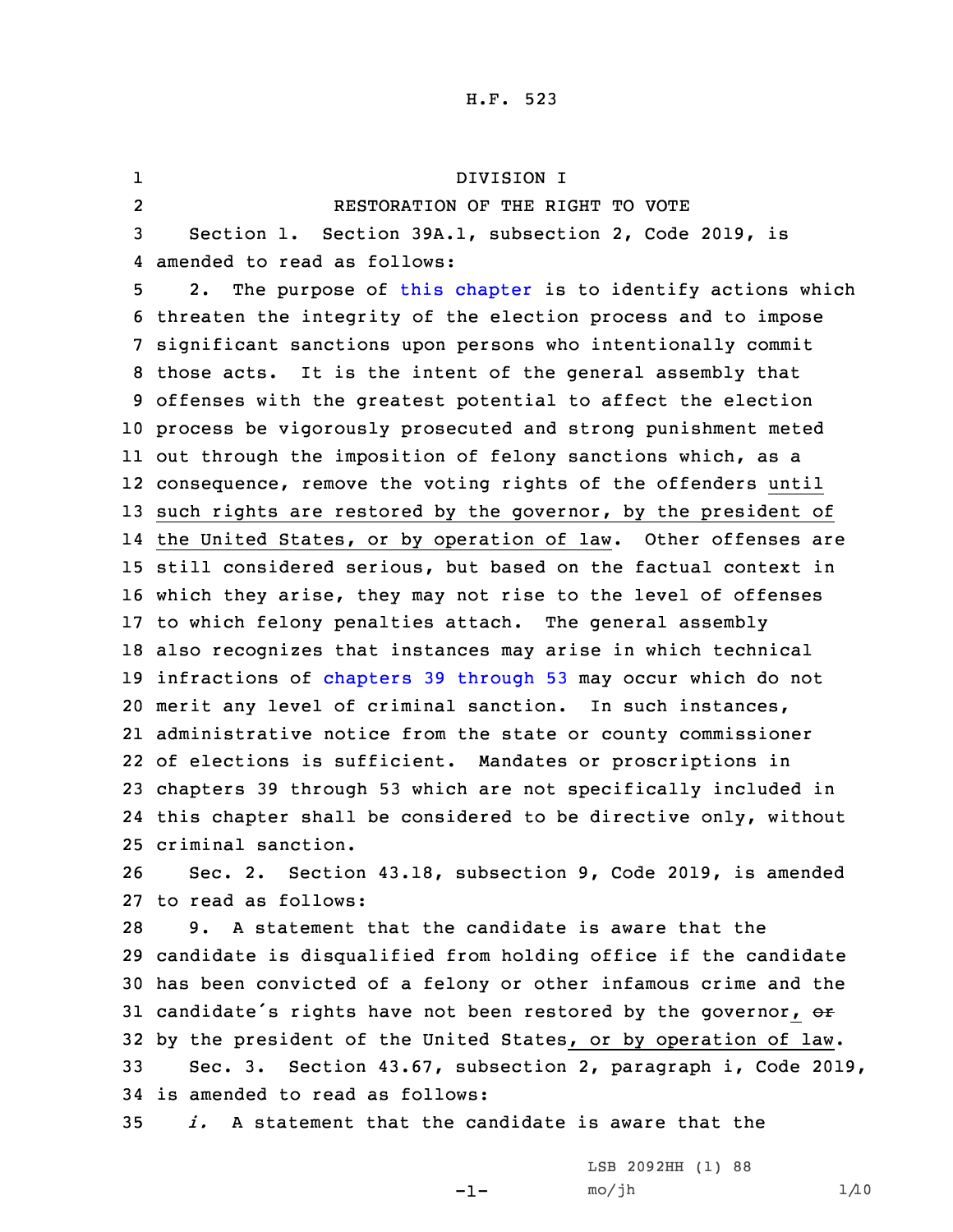H.F. 523

 candidate is disqualified from holding office if the candidate has been convicted of <sup>a</sup> felony or other infamous crime and the 3 candidate's rights have not been restored by the governor, or by the president of the United States, or by operation of law. Sec. 4. Section 44.3, subsection 2, paragraph i, Code 2019, is amended to read as follows:

 *i.* A statement that the candidate is aware that the candidate is disqualified from holding office if the candidate has been convicted of <sup>a</sup> felony or other infamous crime and the 10 candidate's rights have not been restored by the governor,  $e\mathbf{r}$  by the president of the United States, or by operation of law. 12 Sec. 5. Section 45.3, subsection 9, Code 2019, is amended to read as follows:

14 9. A statement that the candidate is aware that the candidate is disqualified from holding office if the candidate has been convicted of <sup>a</sup> felony or other infamous crime and the 17 candidate's rights have not been restored by the governor, or by the president of the United States, or by operation of law. Sec. 6. Section 48A.6, subsection 1, Code 2019, is amended to read as follows:

21 1. <sup>A</sup> person who has been convicted of <sup>a</sup> felony as defined 22 in [section](https://www.legis.iowa.gov/docs/code/2019/701.7.pdf) 701.7, or convicted of an offense classified as <sup>a</sup> <sup>23</sup> felony under federal law. If the person's rights are later 24 restored by the governor, or by the president of the United 25 States, pursuant to section 914.8, or by a pardon issued by the 26 governor or the president of the United States, the person may 27 register to vote.

28 Sec. 7. Section 57.1, subsection 2, paragraph c, Code 2019, 29 is amended to read as follows:

 *c.* That prior to the election the incumbent had been duly convicted of <sup>a</sup> felony, as defined in [section](https://www.legis.iowa.gov/docs/code/2019/701.7.pdf) 701.7, and that the judgment had not been reversed, annulled, or set aside, nor the incumbent pardoned by the governor or the president of the 34 United States or restored to the rights of citizenship by the 35 governor under [chapter](https://www.legis.iowa.gov/docs/code/2019/914.pdf) 914 pursuant to section 914.8, at the

 $-2-$ 

LSB 2092HH (1) 88  $mo/jh$  2/10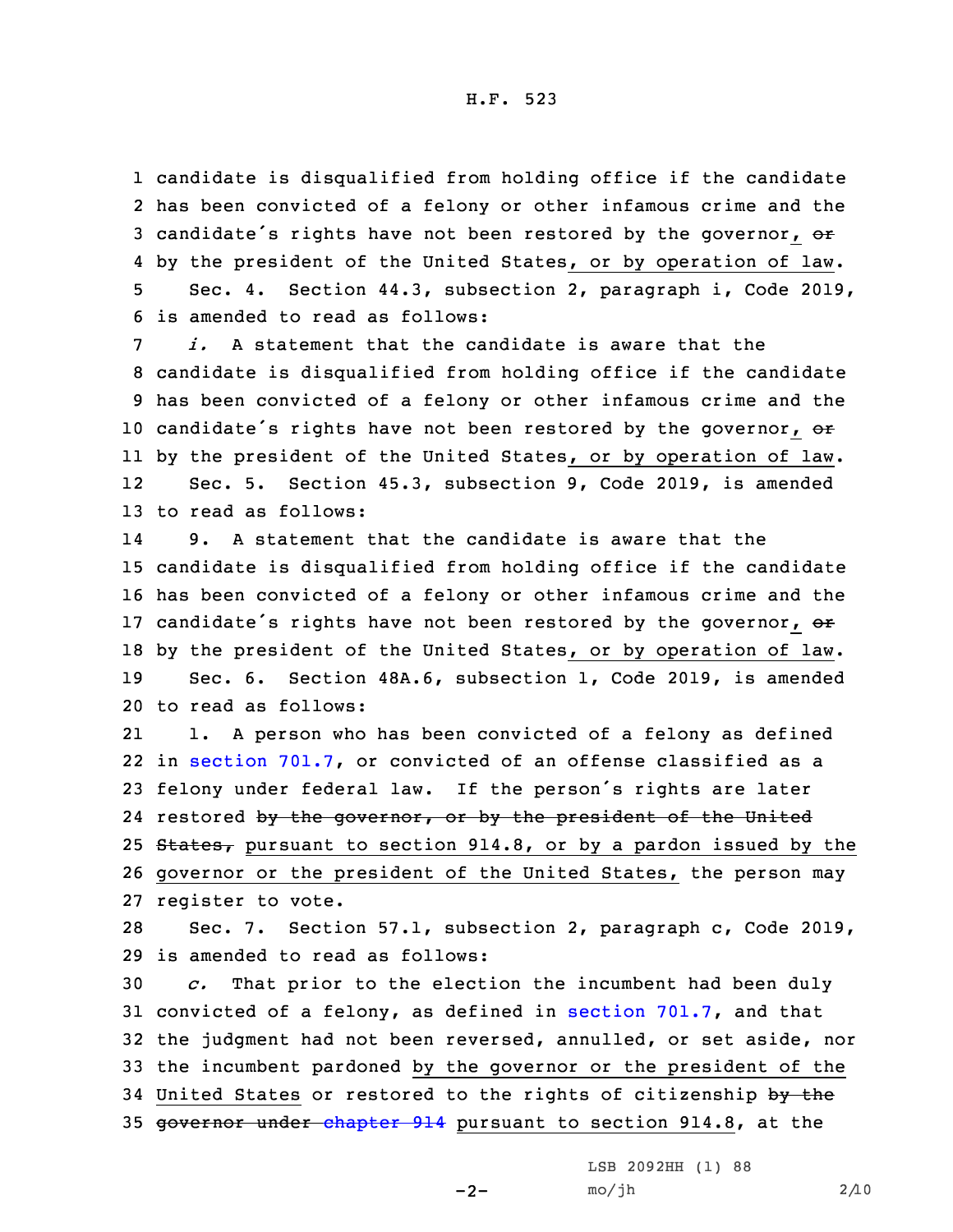1 time of the election.

2 Sec. 8. Section 123.3, subsection 35, paragraph d, Code 3 2019, is amended to read as follows:

4 *d.* The person has not been convicted of <sup>a</sup> felony. However, if the person's conviction of <sup>a</sup> felony occurred more than five years before the date of the application for <sup>a</sup> license or permit, and if the person's rights of citizenship have been restored by the governor pursuant to sections 914.1 through 914.6, the administrator may determine that the person is of good moral character notwithstanding such conviction.

11 Sec. 9. Section 161A.5, subsection 3, paragraph b, Code 12 2019, is amended to read as follows:

 *b.* Every candidate shall file with the nomination papers an affidavit stating the candidate's name, the candidate's residence, that the person is <sup>a</sup> candidate and is eligible for the office of commissioner, and that if elected the candidate will qualify for the office. The affidavit shall also state that the candidate is aware that the candidate is disqualified from holding office if the candidate has been convicted of <sup>a</sup> felony or other infamous crime and the candidate's rights have 21 not been restored by the governor, o<del>r</del> by the president of the United States, or by operation of law.

23 Sec. 10. Section 277.4, subsection 2, paragraph b, Code 24 2019, is amended to read as follows:

 *b.* Signers of nomination petitions shall include their addresses and the date of signing, and must reside in the same director district as the candidate if directors are elected by the voters of <sup>a</sup> director district, rather than at-large. <sup>A</sup> person may sign nomination petitions for more than one candidate for the same office, and the signature is not invalid solely because the person signed nomination petitions for one or more other candidates for the office. The petition shall be filed with the affidavit of the candidate being nominated, stating the candidate's name, place of residence, that such person is <sup>a</sup> candidate and is eligible for the office

 $-3-$ 

LSB 2092HH (1) 88  $mo/jh$  3/10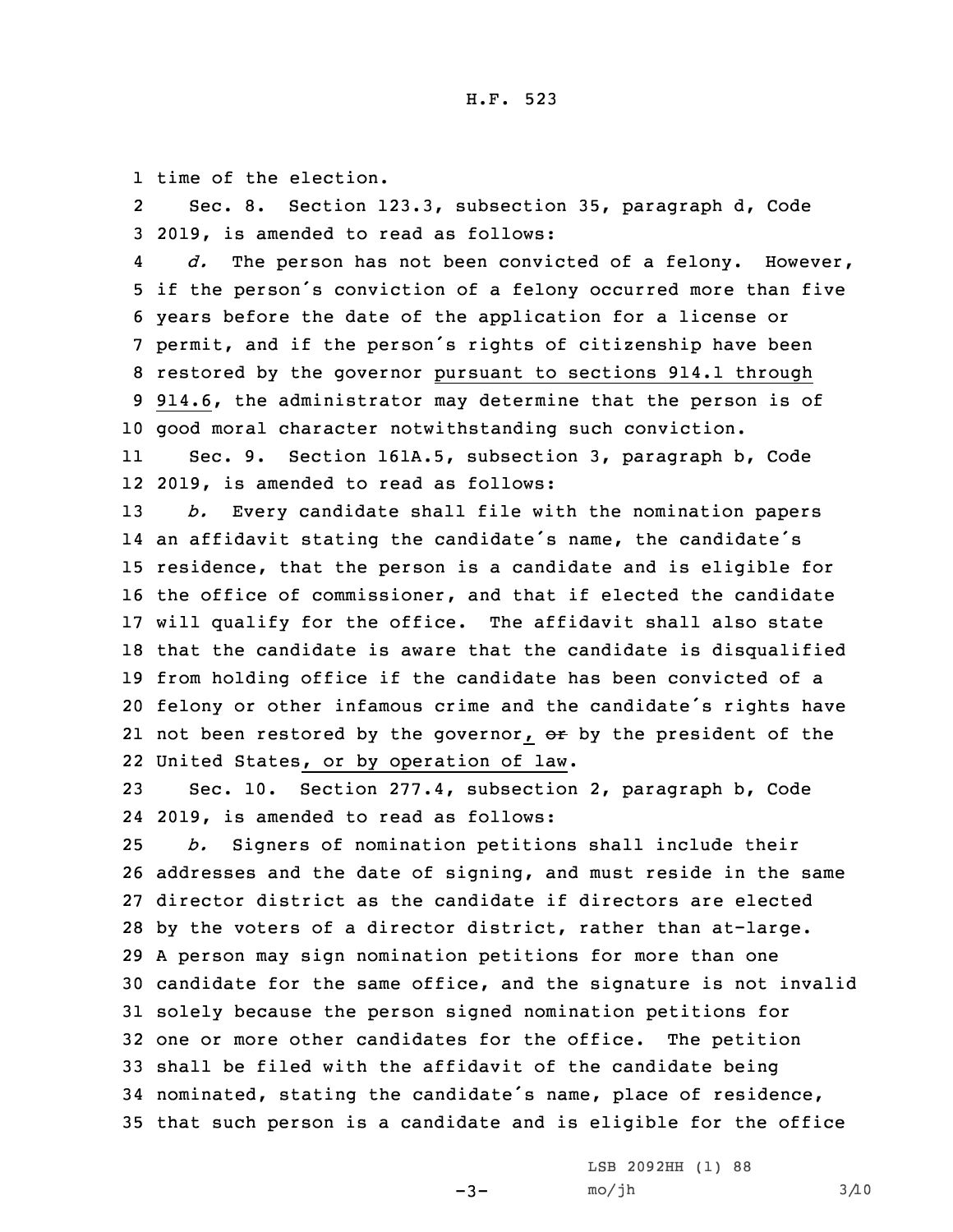H.F. 523

 the candidate seeks, and that if elected the candidate will qualify for the office. The affidavit shall also state that the candidate is aware that the candidate is disqualified from holding office if the candidate has been convicted of <sup>a</sup> felony or other infamous crime and the candidate's rights have 6 not been restored by the governor,  $er$  by the president of the United States, or by operation of law.

8 Sec. 11. Section 376.4, subsection 2, paragraph b, Code 9 2019, is amended to read as follows:

 *b.* The petition must include the affidavit of the individual for whom it is filed, stating the individual's name, the individual's residence, that the individual is <sup>a</sup> candidate and eligible for the office, and that if elected the individual will qualify for the office. The affidavit shall also state that the candidate is aware that the candidate is disqualified from holding office if the candidate has been convicted of <sup>a</sup> felony or other infamous crime and the candidate's rights have 18 not been restored by the governor,  $\sigma$ r by the president of the United States, or by operation of law.

20 Sec. 12. Section 914.2, Code 2019, is amended to read as 21 follows:

22**914.2 Right of application.**

 Except as otherwise provided in [section](https://www.legis.iowa.gov/docs/code/2019/902.2.pdf) 902.2 or 914.8, <sup>a</sup> person convicted of <sup>a</sup> criminal offense has the right to make application to the board of parole for recommendation or to the governor for <sup>a</sup> reprieve, pardon, commutation of sentence, remission of fines or forfeitures, or restoration of rights of citizenship at any time following the conviction.

29 Sec. 13. NEW SECTION. **914.8 Restoration of right to** 30 **register and to vote.**

 1. <sup>A</sup> person convicted of <sup>a</sup> felony criminal offense who has been discharged from probation, parole, or work release or who is released from confinement under section 902.6 because the person has completed the person's term of confinement shall have the person's right to register to vote and to vote

 $-4-$ 

LSB 2092HH (1) 88  $mo/jh$  4/10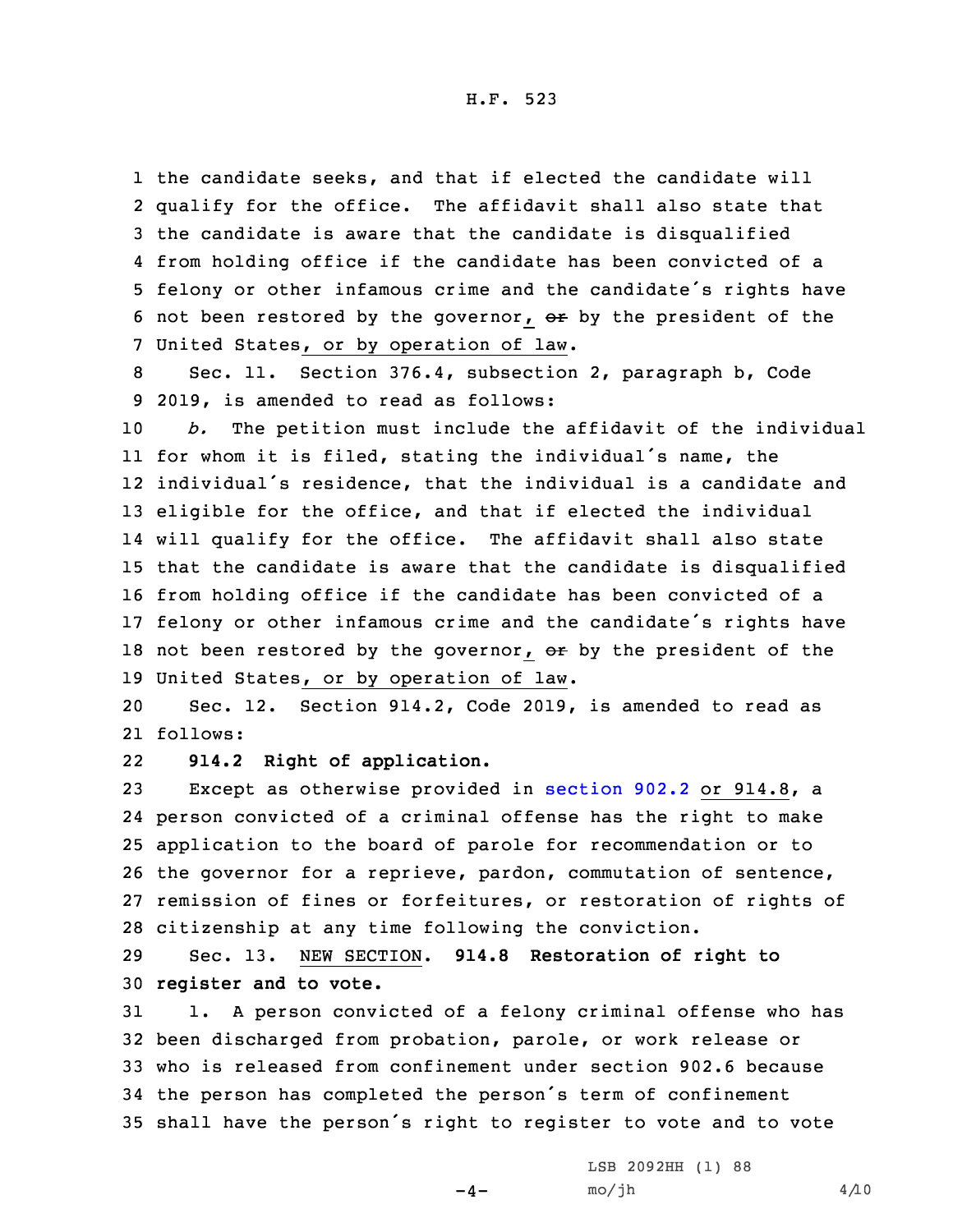1 restored.

2 2. As soon as practicable, the department of corrections or judicial district department of correctional services, whichever is applicable, shall provide written notice to each person, as described in subsection 1, who, on or after January 14, 2011, has been discharged from probation, parole, or work release or who, on or after January 14, 2011, has completed <sup>a</sup> term of confinement, that the person's right to register to vote and to vote has been restored. The notice shall include <sup>a</sup> voter registration form.

11 3. The department of corrections shall monthly provide <sup>a</sup> list of all persons notified under subsection 2 in the previous month to the state registrar of voters who shall provide the information to the county registrars of voters as deemed necessary.

 4. <sup>A</sup> person described in subsection 1 may still make application for <sup>a</sup> restoration of citizenship rights pursuant to sections 914.1 through 914.6. Such an application, unless withdrawn, shall be processed as required by this chapter. 5. This section shall not relieve <sup>a</sup> person of any unpaid restitution, fine, or other obligation resulting from conviction.

23 DIVISION II

24

## RESTORATION OF FIREARM RIGHTS

25 Sec. 14. Section 724.26, subsection 1, Code 2019, is amended 26 to read as follows:

 1. <sup>A</sup> Except as provided in section 724.26A, <sup>a</sup> person who is convicted of <sup>a</sup> felony in <sup>a</sup> state or federal court, or who is adjudicated delinquent on the basis of conduct that would constitute <sup>a</sup> felony if committed by an adult, and who knowingly has under the person's dominion and control or possession, receives, or transports or causes to be transported <sup>a</sup> firearm or offensive weapon is guilty of <sup>a</sup> class "D" felony. Sec. 15. NEW SECTION. **724.26A Restoration of rights.** 1. <sup>A</sup> person convicted of <sup>a</sup> class "D" felony, other than <sup>a</sup>

 $-5-$ 

LSB 2092HH (1) 88  $mo/jh$  5/10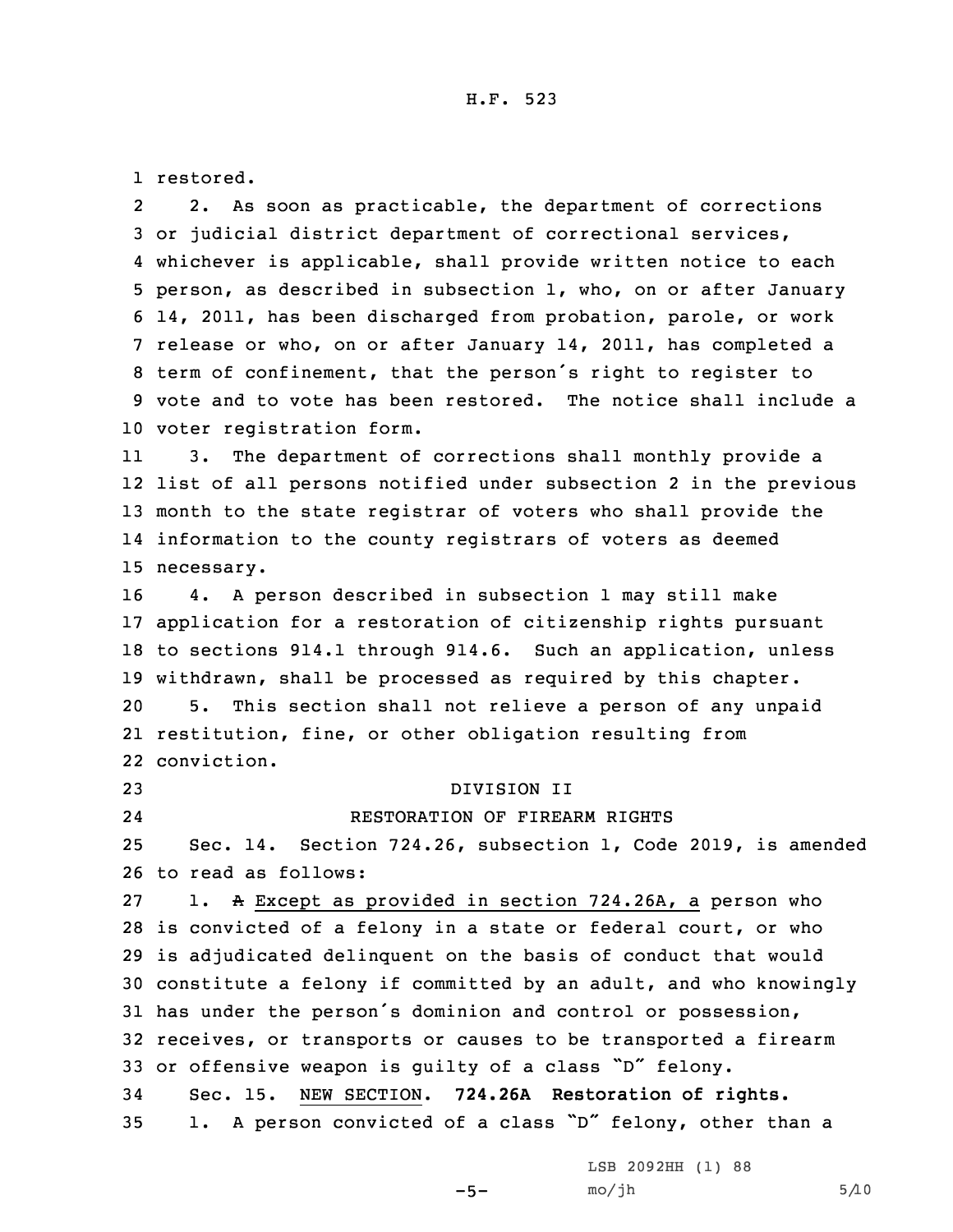forcible felony or domestic abuse assault under section 708.2A, subsection 5, may apply to the department of public safety for the restoration of the right to possess, receive, or transport or cause to be transported <sup>a</sup> firearm, if all of the following 5 apply:

<sup>6</sup> *a.* Ten years have elapsed from the date of the class "D" 7 felony conviction.

8 *b.* The applicant has no pending criminal charges and no 9 felony convictions in the previous ten years.

 *c.* The applicant would otherwise be eligible to possess, receive, or transport or cause to be transported <sup>a</sup> firearm. 12 2. The department of public safety shall conduct <sup>a</sup> criminal background check on the applicant including an inquiry of the national instant criminal background check system maintained by the federal bureau of investigation or any successor agency to determine if ten years have elapsed from the date of the class "D" felony conviction, the person has no pending criminal charges and no felony convictions in the previous ten years, and the person would otherwise be eligible to possess, receive, or transport or cause to be transported <sup>a</sup> firearm.

21 3. *a.* If the application is approved by the department of public safety, the department shall issue <sup>a</sup> certificate of restoration of firearm rights to the applicant. The certification shall be proof that the firearm rights of the applicant have been restored unless the rights are subsequently taken away by <sup>a</sup> disqualifying event.

 *b.* One copy of the certification shall be delivered to the applicant and one copy shall be delivered to the clerk of the district court where the judgment of the class "D" felony is of record.

 *c.* If the department of public safety denies the application, the department shall provide the applicant with written notification of the denial and the reason for the denial. An applicant may seek review of the denial pursuant to subsection 4.

 $-6-$ 

LSB 2092HH (1) 88  $mo/jh$  6/10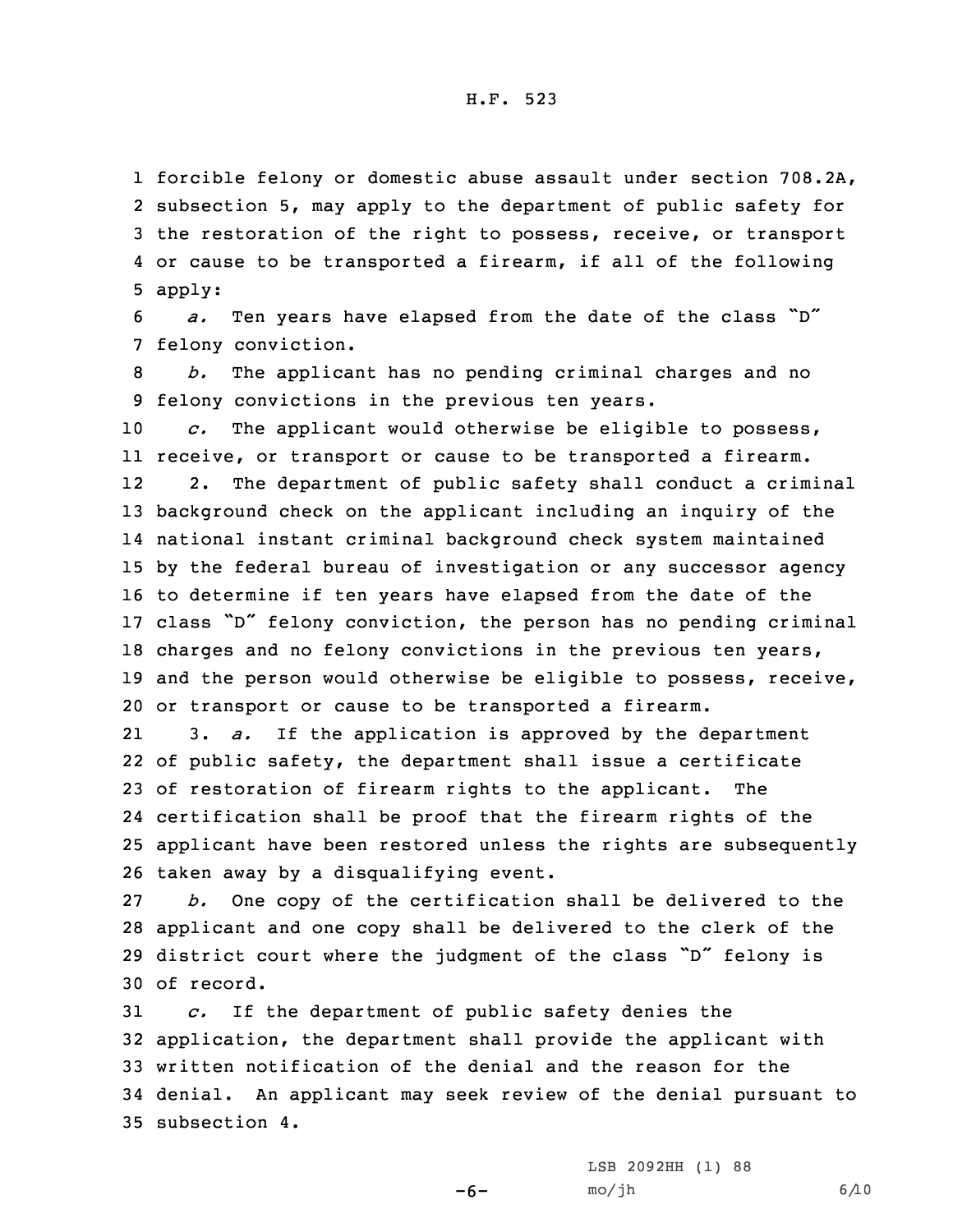1 4. The applicant may file an appeal with an administrative law judge by filing <sup>a</sup> copy of the denial with <sup>a</sup> written statement that clearly states the applicant's reasons rebutting the denial with <sup>a</sup> fee of ten dollars. Additional supporting information relevant to the proceedings may also be included. *a.* The administrative law judge shall, within forty-five days of receipt of the request for an appeal, set <sup>a</sup> hearing date. The hearing may be held by telephone or video conference at the discretion of the administrative law judge. The administrative law judge shall receive witness testimony and other evidence relevant to the proceedings at the hearing. The hearing shall be conducted pursuant to chapter 17A.

 *b.* Upon conclusion of the hearing, the administrative law judge shall order that the denial be either rescinded or sustained. An applicant shall have the right to judicial review in accordance with the terms of chapter 17A.

 *c.* The standard of review under this section shall be clear and convincing evidence that the department's written statement of the reasons for the denial constituted probable cause to deny the application.

21 5. An applicant may still make an application for 22 restoration of citizenship rights pursuant to sections 914.1 23 through 914.6.

24 6. The department of public safety shall adopt rules 25 pursuant to chapter 17A to administer this section.

26 Sec. 16. Section 914.7, Code 2019, is amended to read as 27 follows:

28 **914.7 Rights not restorable.**

29 1. Notwithstanding Except as provided in section 724.26A, notwithstanding any other provision of this [chapter](https://www.legis.iowa.gov/docs/code/2019/914.pdf), <sup>a</sup> person who has been convicted of <sup>a</sup> forcible felony, <sup>a</sup> felony violation of [chapter](https://www.legis.iowa.gov/docs/code/2019/124.pdf) 124 involving <sup>a</sup> firearm, or <sup>a</sup> felony violation of chapter 724 shall not have the person's rights of citizenship restored to the extent of allowing the person to receive, transport, or possess firearms.

 $-7-$ 

LSB 2092HH (1) 88  $mo/jh$  7/10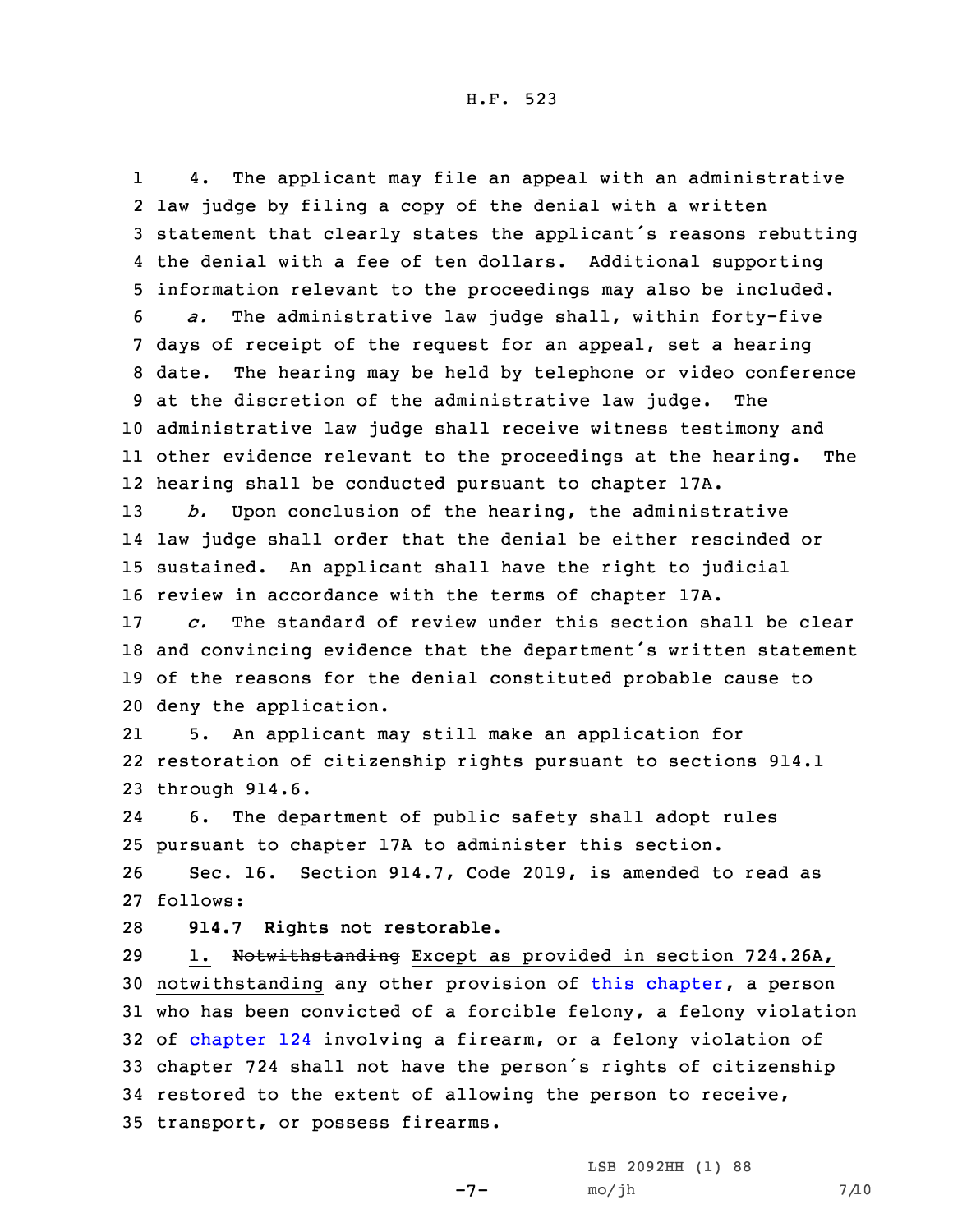1 2. Notwithstanding Except as provided in section 724.26A, notwithstanding any provision of this [chapter](https://www.legis.iowa.gov/docs/code/2019/914.pdf), <sup>a</sup> person seventeen years of age or younger who commits <sup>a</sup> public offense involving <sup>a</sup> firearm which is an aggravated misdemeanor against <sup>a</sup> person or <sup>a</sup> felony shall not have the person's rights of citizenship restored to the extent of allowing the person to receive, transport, or possess firearms. 8 DIVISION III CONTINGENT EFFECTIVE DATE Sec. 17. CONTINGENT EFFECTIVE DATE. This Act takes effect on the date an amendment to Article II, section 5, of the Constitution of the State of Iowa is approved and ratified by the general public which allows <sup>a</sup> person convicted of an infamous crime to be an elector. EXPLANATION **The inclusion of this explanation does not constitute agreement with the explanation's substance by the members of the general assembly.** This bill relates to the restoration of the rights of citizenship. DIVISION I —— RESTORATION OF VOTING RIGHTS. The bill requires that the right to register to vote and to vote be restored for any individual who has been discharged from criminal sentence for any felony. To be discharged from criminal sentence, under the bill, an individual must also be discharged from any accompanying term of probation, parole, or supervised release. The bill does not relieve the individual of unpaid restitution, fines, or other obligations resulting from conviction. The bill does not limit an individual's ability to apply to the governor for <sup>a</sup> restoration of citizenship rights, as currently provided for in Code chapter 31 914. The bill requires that the department of corrections notify an individual whose right to register to vote and to vote

34 has been restored on or after January 14, 2011. The bill 35 requires, where applicable, the judicial district department of

 $-8-$ 

LSB 2092HH (1) 88  $mo/jh$  8/10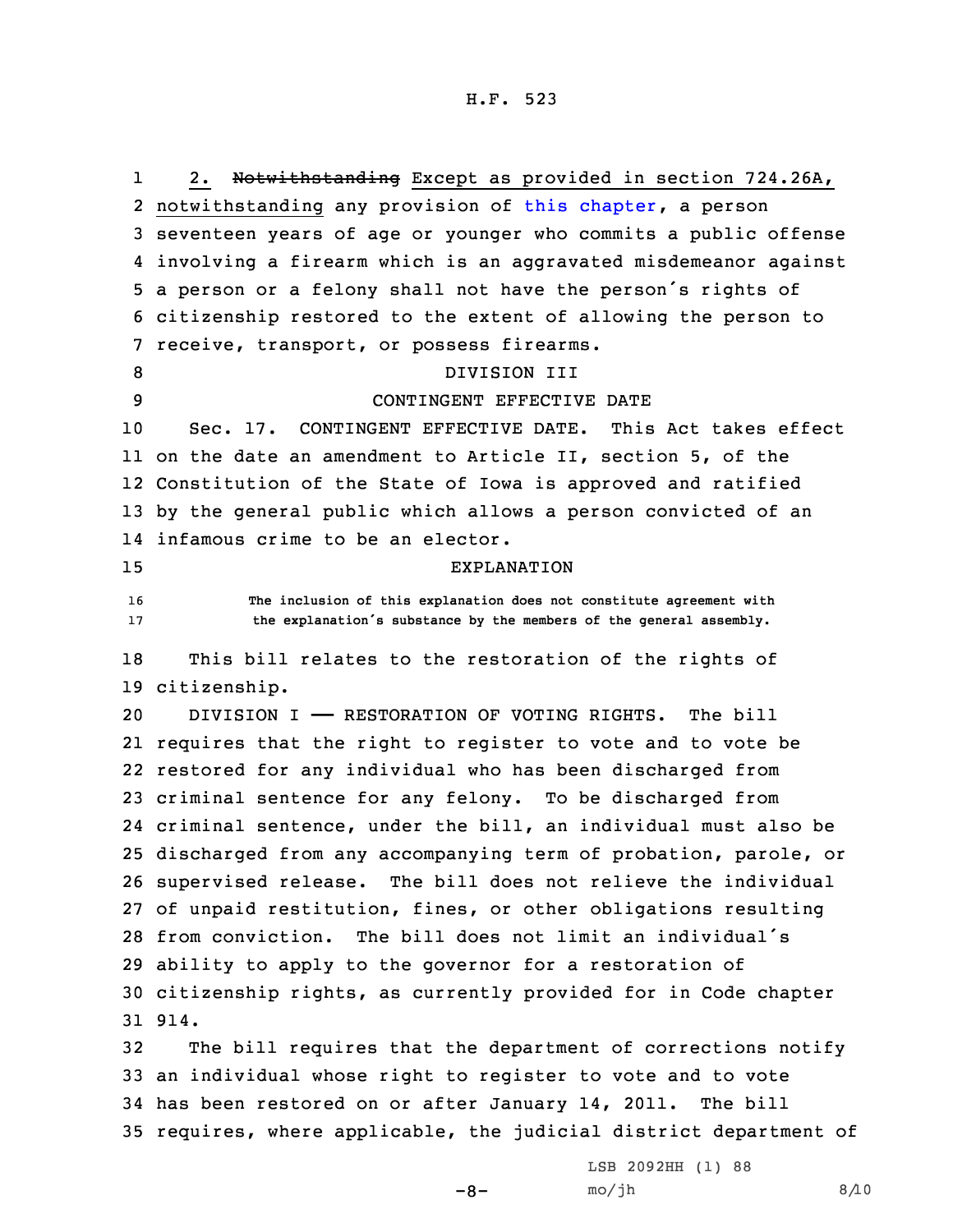correctional services to notify an individual whose rights have been restored. The department of corrections is also required to monthly provide <sup>a</sup> list of the individuals notified to the state registrar of voters (secretary of state).

 DIVISION II —— RESTORATION OF FIREARM RIGHTS. The bill provides <sup>a</sup> person convicted of <sup>a</sup> class "D" felony, other than <sup>a</sup> forcible felony or domestic abuse assault under Code section 708.2A(5), may apply to the department of public safety for the restoration of the right to possess, receive, or transport or cause to be transported <sup>a</sup> firearm, if all of the following apply: 10 years have elapsed from the date of the class "D" felony conviction, the applicant has no pending criminal charges or felony convictions in the previous 10 years, and the applicant would otherwise be eligible to possess, receive, or transport or cause to be transported <sup>a</sup> firearm.

 The bill requires the department of public safety to conduct <sup>a</sup> criminal background check on the applicant including an inquiry of the national instant criminal background check system maintained by the federal bureau of investigation or any successor agency to determine if the application meets the requirements for restoration of firearm rights established in the bill.

 If the application is approved by the department of public safety, the bill requires the department of public safety to issue <sup>a</sup> certificate of restoration of firearm rights to the applicant. The bill specifies the certification shall be proof the firearm rights of the applicant have been restored unless the rights are subsequently taken away by <sup>a</sup> disqualifying 29 event.

 The bill requires one copy of the certification be delivered to the applicant and one copy shall be delivered to the clerk of the district court where the judgment of the class "D" felony is of record.

34 If the department of public safety denies the application 35 under the bill, the department shall provide the applicant

 $-9-$ 

LSB 2092HH (1) 88  $mo/jh$  9/10